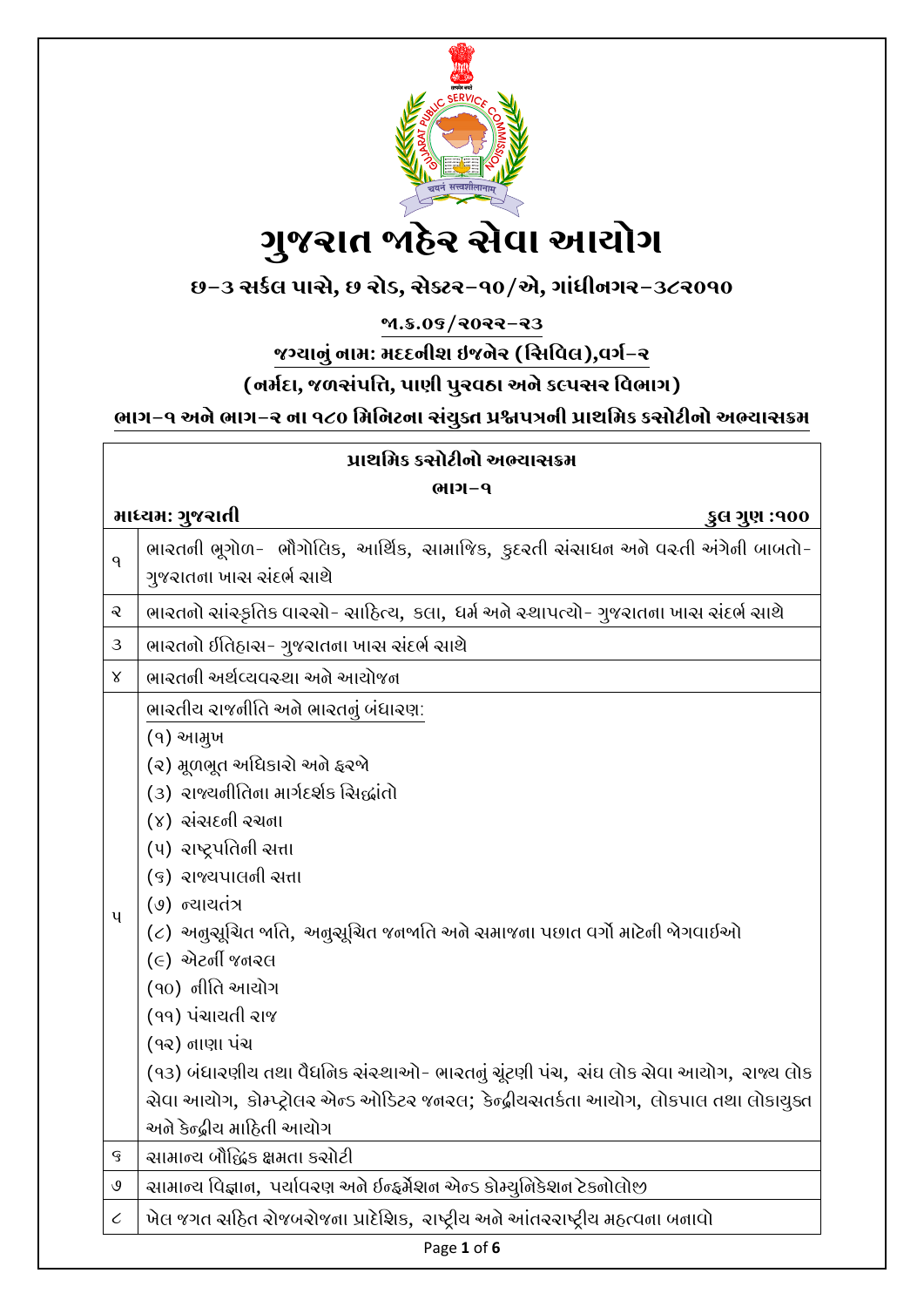| <b>Syllabus of Preliminary Test</b><br>Part-1 |                                                                                                                                                                                                                                                                                                                                                                                                                                                                                                                                                                                                                                                                                                                                                        |  |
|-----------------------------------------------|--------------------------------------------------------------------------------------------------------------------------------------------------------------------------------------------------------------------------------------------------------------------------------------------------------------------------------------------------------------------------------------------------------------------------------------------------------------------------------------------------------------------------------------------------------------------------------------------------------------------------------------------------------------------------------------------------------------------------------------------------------|--|
| <b>Total Marks-100</b><br>Medium: Gujarati    |                                                                                                                                                                                                                                                                                                                                                                                                                                                                                                                                                                                                                                                                                                                                                        |  |
| $\mathbf{1}$                                  | Geography of India-Physical, Economic, Social, Natural Resources and<br>population related topics- with special reference to Gujarat                                                                                                                                                                                                                                                                                                                                                                                                                                                                                                                                                                                                                   |  |
| $\overline{2}$                                | Cultural heritage of India-Literature, Art, Religion and Architecture-<br>with special reference to Gujarat                                                                                                                                                                                                                                                                                                                                                                                                                                                                                                                                                                                                                                            |  |
| 3                                             | History of India with special reference to Gujarat                                                                                                                                                                                                                                                                                                                                                                                                                                                                                                                                                                                                                                                                                                     |  |
| 4                                             | Indian Economy and Planning                                                                                                                                                                                                                                                                                                                                                                                                                                                                                                                                                                                                                                                                                                                            |  |
| 5                                             | Indian Polity and the Constitution of India:<br>1. Preamble<br>2. Fundamental Rights and Fundamental Duties<br>3. Directive Principles of State Policy<br>4. Composition of Parliament<br>5. Powers of the President of India<br>6. Powers of Governor<br>7. Judiciary<br>8. Provisions for Scheduled Castes, Scheduled Tribes and backward<br>classes of the society<br>9. Attorney General<br>10. NITIAayog<br>11. Panchayati Raj Institutions<br>12. Finance Commission<br>13. Constitutional and Statutory Bodies: Election Commission of<br>India, Union Public Service Commission, State Public Service<br>Commission, Comptroller and Auditor General; Central Vigilance<br>Commission, Lokpal and Lokayukta, Central Information<br>Commission |  |
| 6                                             | General Mental Ability                                                                                                                                                                                                                                                                                                                                                                                                                                                                                                                                                                                                                                                                                                                                 |  |
| $\overline{7}$                                | General Science, Environment and Information & Communication<br>Technology                                                                                                                                                                                                                                                                                                                                                                                                                                                                                                                                                                                                                                                                             |  |
| 8                                             | Daily events of Regional, National and International Importance<br>including Sports                                                                                                                                                                                                                                                                                                                                                                                                                                                                                                                                                                                                                                                                    |  |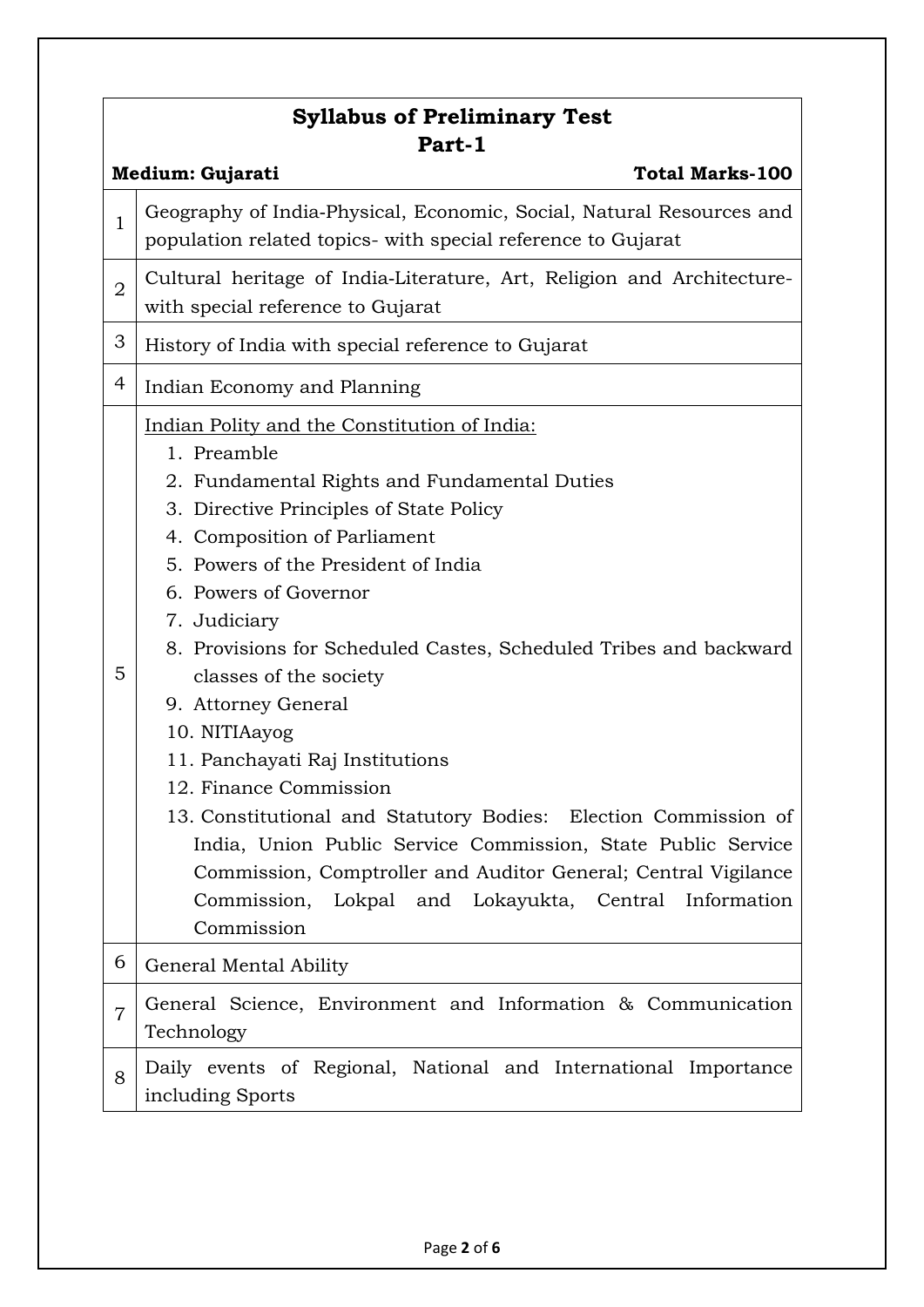# **Part-2**

# **Syllabus for the preliminary test for the recruitment on the post of Assistant Engineer (Civil), Class-II in Narmada, Water**

**Resources, Water Supply and Kalpsar Department**

**Marks – 200 Questions – 200 Medium - English**

# **1. Building Materials:**

Stone, Lime, Glass, Plastics, Steel, FRP, Ceramics, Aluminum, Fly Ash, Basic Admixtures, Timber, Bricks and Aggregates: Classification, properties and selection criteria; Cement: Types, Composition, Properties, Uses, Specifications and various Tests; Lime & Cement Mortars and Concrete: Properties and various Tests; Design of Concrete Mixes: Proportioning of aggregates and methods of mix design.

#### **2. Solid Mechanics:**

Elastic constants, Stress, plane stress, Strains, plane strain, Mohr's circle of stress and strain, Elastic theories of failure, Principal Stresses, Bending, Shear and Torsion.

#### **3. Structural Analysis:**

Basics of strength of materials, Types of stresses and strains, Bending moments and shear force, concept of bending and shear stresses; Analysis of determinate and indeterminate structures; Trusses, beams, plane frames; Rolling loads, Influence Lines, Unit load method & other methods; Free and Forced vibrations of single degree and multi degree freedom system; Suspended Cables; Concepts and use of Computer Aided Design.

# **4. Design of Steel Structures:**

Principles of Limit State Method, Design of tension and compression members, Design of beams and beam column connections, built-up sections, Girders, Industrial roofs, Principles of Ultimate load design.

#### **5. Design of Concrete and Masonry structures:**

Limit state design for bending, shear, axial compression and combined forces; Design of beams, Slabs, Lintels, Foundations,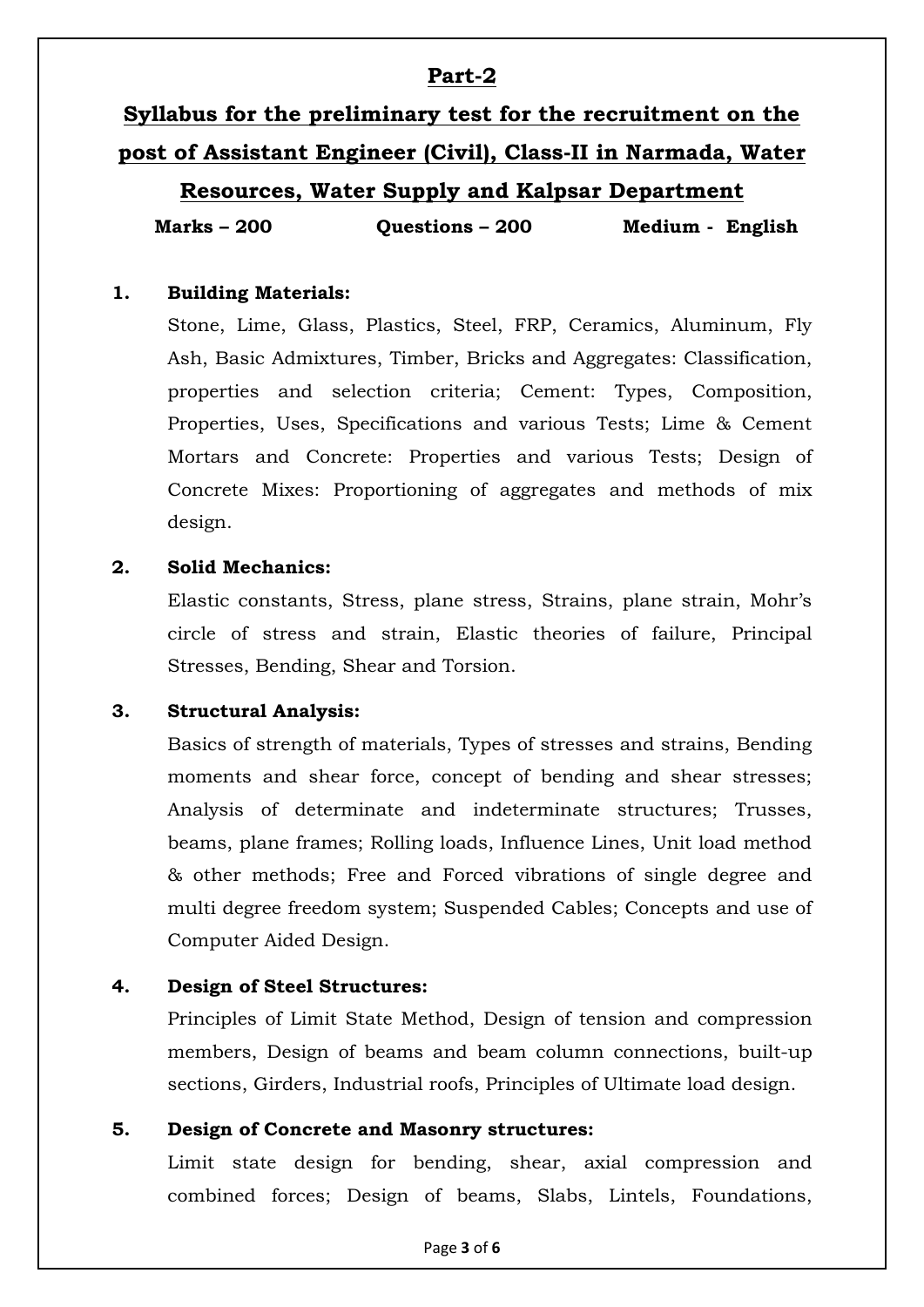Retaining walls, Tanks, Staircases; Principles of pre-stressed concrete design including materials and methods; Earthquake resistant design of structures; Design of Masonry Structure.

#### **6. Construction Practice, Planning and Management:**

Construction - Planning, Equipment, Site investigation and Management including Estimation with latest project management tools and network analysis for different Types of works; Analysis of Rates of various types of works; Tendering Process and Contract Management, Quality Control, Productivity, Operation Cost; Land acquisition; Labour safety and welfare.

# **7. Building Construction**

Brick and stone masonry walls, types of masonry, cavity walls, reinforced brickwork, building services, detailing of floors, roofs, ceilings, stairs, doors and windows, finishing, formwork, ground water control techniques, cofferdams, functional planning of building, orientations of buildings, low cost housings.

# **8. Flow of Fluids, Hydraulic Machines and Hydro Power:**

# **(a) Fluid Mechanics, Open Channel Flow, Pipe Flow:**

Fluid properties; Dimensional Analysis and Modeling; Fluid dynamics including flow kinematics and measurements; Flow net; Viscosity, Boundary layer and control, Drag, Lift, Principles in open channel flow, Flow controls. Hydraulic jump; Surges; Pipe networks.

# **(b) Hydraulic Machines and Hydro power:**

Various pumps, Air vessels, Hydraulic turbines – types, classifications & performance parameters; Power house – classification and layout, storage, pondage, control of supply.

# **9. Hydrology and Water Resources Engineering:**

Hydrological cycle, Ground water hydrology, Well hydrology and related data analysis; Streams and their gauging; River morphology; Flood, drought and their management; Capacity of Reservoirs.

Water Resources Engineering : Multipurpose uses of Water, River basins and their potential; Irrigation systems, water demand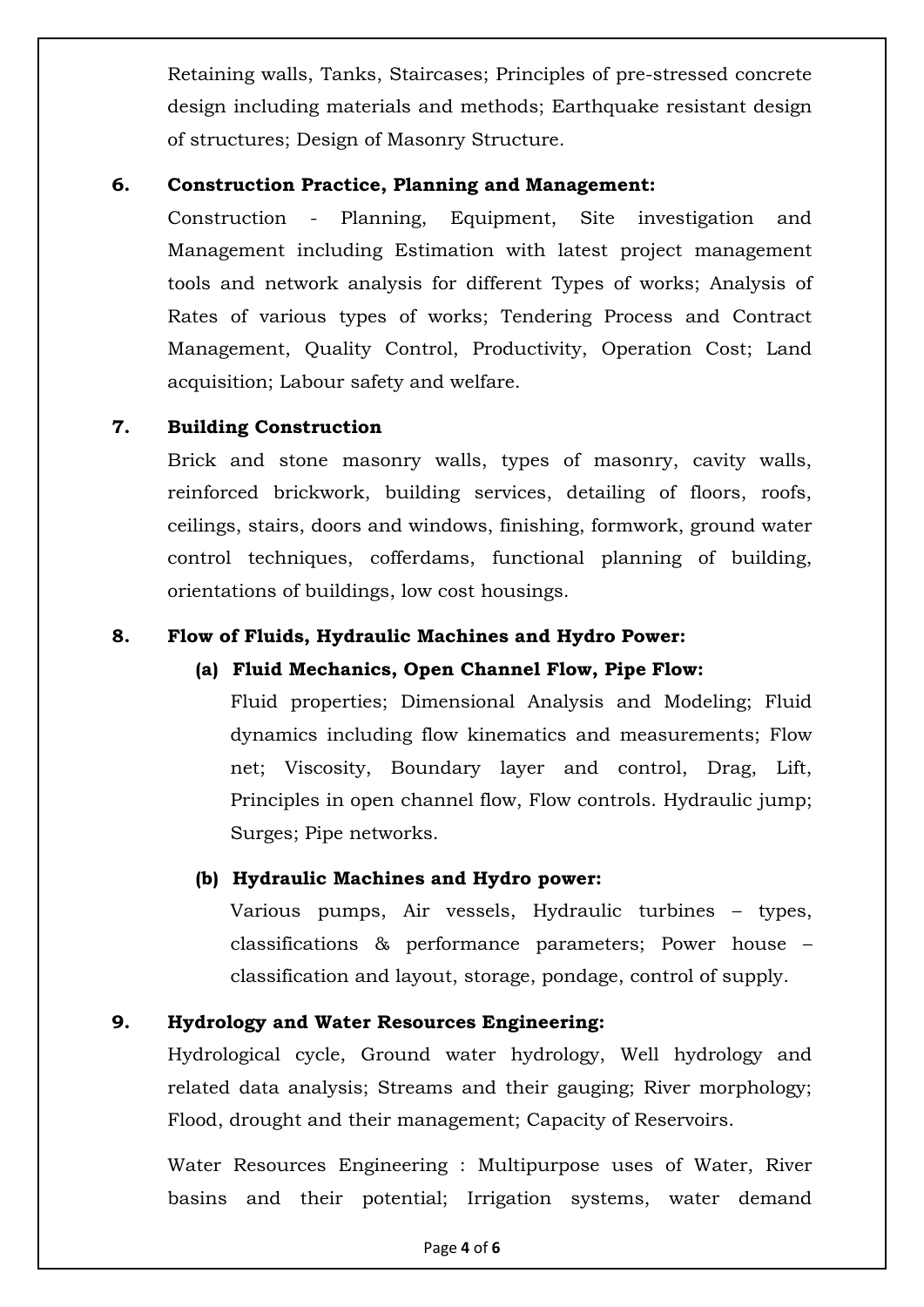assessment; Resources - storages and their yields; Water logging, canal and drainage design, Gravity dams, falls, weirs, Energy dissipaters, barrage Distribution works, Cross drainage works and head-works and their design; Concepts in canal design, construction & maintenance; River training, measurement and analysis of rainfall.

#### **10. Environmental Engineering:**

#### **a) Water Supply Engineering:**

Sources, Estimation, quality standards and testing of water and their treatment; Rural, Institutional and industrial water supply; Physical, chemical and biological characteristics and sources of water, Pollutants in water and its effects, Estimation of water demand; Drinking water Standards, Water Treatment Plants, Water distribution networks.

#### **b) Waste Water Engineering:**

Planning & design of domestic waste water, sewage collection and disposal; Plumbing Systems. Components and layout of sewerage system; Planning & design of Domestic Waste-water disposal system; Sludge management including treatment, disposal and re-use of treated effluents; Industrial waste waters and Effluent Treatment Plants including institutional and industrial sewage management.

#### **11. Geo-technical Engineering and Foundation Engineering:**

#### **a) Geo-technical Engineering:**

Soil exploration - planning & methods, Properties of soil, classification, various tests and interrelationships; Permeability & Seepage, Compressibility, consolidation and Shearing resistance, Earth pressure theories and stress distribution in soil; Properties and uses of geo- synthetics.

#### **b) Foundation Engineering:**

Types of foundations & selection criteria, bearing capacity, settlement analysis, design and testing of shallow & deep foundations; Slope stability analysis, earthen embankments, Dams and Earth retaining structures: types, analysis and design, Principles of ground modifications.